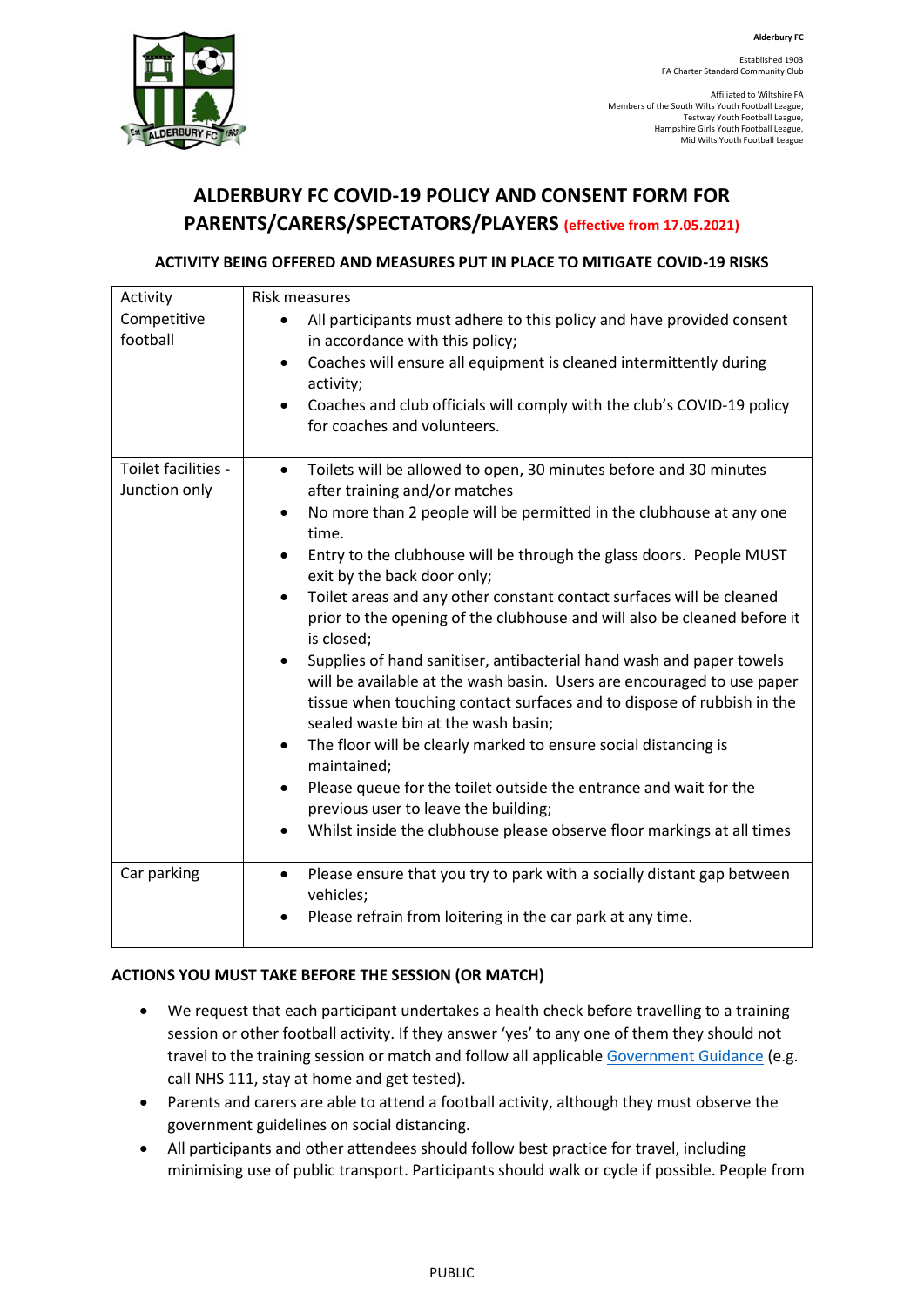

Established 1903 FA Charter Standard Community Club

Affiliated to Wiltshire FA Members of the South Wilts Youth Football League, Testway Youth Football League, Hampshire Girls Youth Football League, Mid Wilts Youth Football League

a household or support bubble can travel together in a vehicle. If participants do have to travel with people outside their household or support bubble they should take necessary steps to mitigate risk.

- Players must arrive changed and ready to play.
- Ensure your child takes their own water bottle and their own hand sanitiser, both clearly marked with their name. They must not share these with anyone else.
- Please ensure your child/children know how to maintain good hygiene and hand washing;
- Young children may struggle to maintain social distancing. Please continue to do your best to help your child recognise what two metres or 'one-metre plus' look and feel like – for example, related them to arm spans or standing jumps for example;
- The club will need to document all attendees for training and matches, therefore you will be required to provide the club with name and contact details for NHS Test and Trace purposes.

## **ACTIONS YOU MUST TAKE DURING THE SESSION (OR MATCH)**

- Pre-match handshake should not happen. Instead players will be asked to hand-sanitise before kick-off;
- Team talk huddles should not take place. Team talks can take place, as long as social distancing is observed and held outdoors where possible;
- Warm-ups/cool-downs should always observe social distancing;
- Players should avoid shouting or raising their voices when facing each other during, before and after games;
- Everyone should refrain from spitting. If you need to sneeze or cough, you are encouraged to do so into a tissue or upper sleeve and advised to avoid touching your face. Ensure any tissues are disposed of in a sealed bin as soon as possible;
- Set plays free kicks: referees and coaches should encourage players to get on with the game and not unnecessarily prolong set play set-up, such as defensive walls;
- Set plays corners should also be taken promptly to limit prolonged close marking and goal posts should be wiped down before matches, after matches and at half time.
- Goal celebrations should be avoided;
- Interactions with referees and match assistants should only happen with players observing social distancing;
- Water bottles or other refreshment containers should in no circumstances be shared. Participants are advised to bring their own drinks or refreshments, in a named container.
- Spectators Outdoor groups should be limited to 30 people per group, multiple groups are allowed as long as the social distancing rules are followed when watching training and/or a game. Please ensure appropriate space for officials, coaches and substitutes;
- When the ball goes out of play it should not be retrieved by non-participants and should be retrieved using the feet rather than the hands where possible;
- If a participant gets injured, a member of their household can assist if present and appropriate, but others (including match officials and teammates and coaches) will still need to socially distance unless a life- or limb-threatening injury necessitates compromising guidelines to provide emergency care;